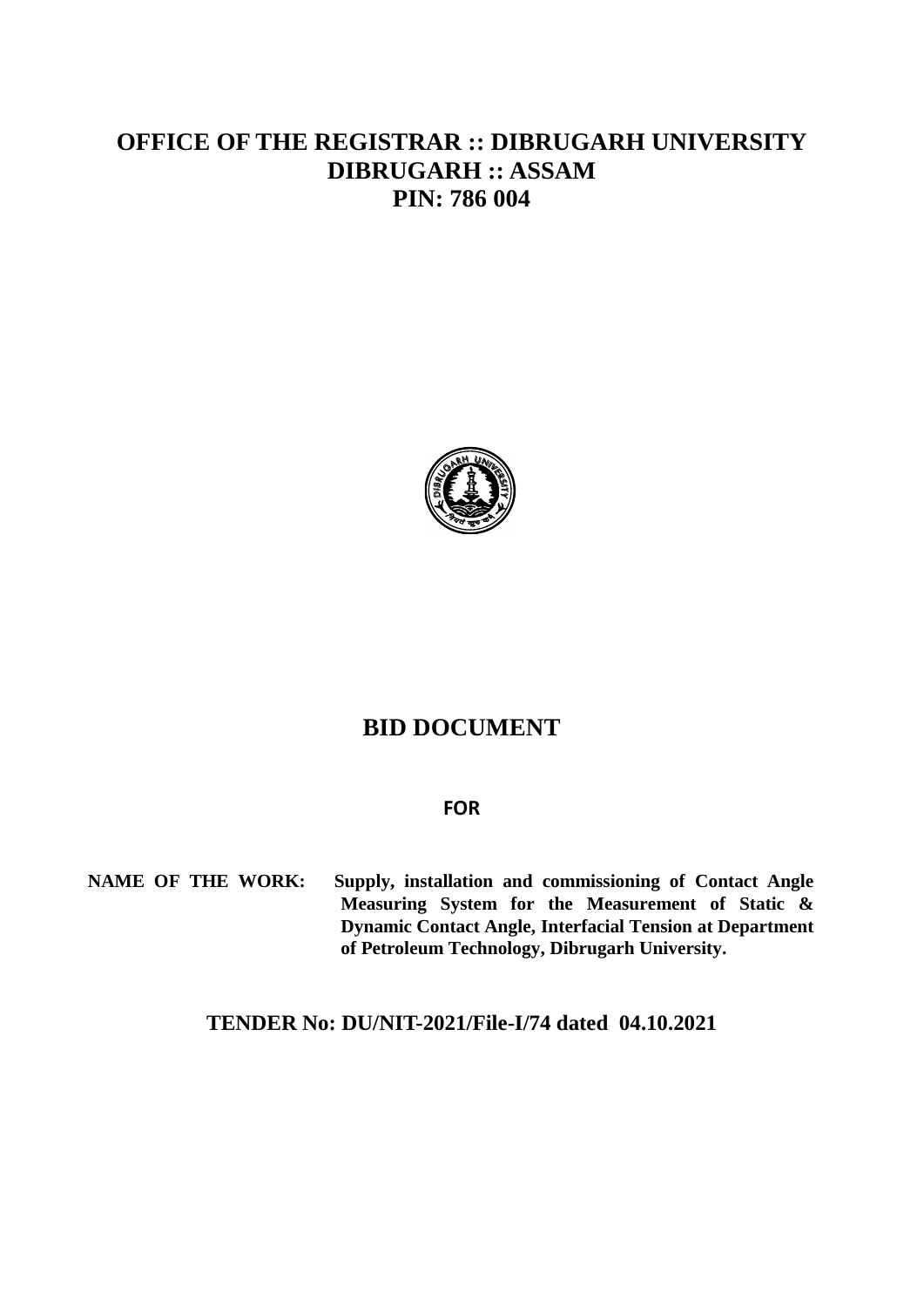# **CUT-OUT SLIP**

**NAME OF THE WORK: Supply, installation and commissioning of Contact Angle Measuring System for the Measurement of Static & Dynamic Contact Angle, Interfacial Tension at Department of Petroleum Technology, Dibrugarh University.**

# TENDER NO. : **DU/NIT-2021/File-I/74, Date: 04.10.2021**

SUBMISSION DUE DATE & TIME : 11.10.2021 up-to 11.00 A.M.

FROM: TO:

NAME: THE REGISTRAR ADDRESS DIBRUGARH UNIVERSIITY DIBRUGARH, ASSAM

(To be pasted on the outer envelope containing "Technical"& "Commercial" bids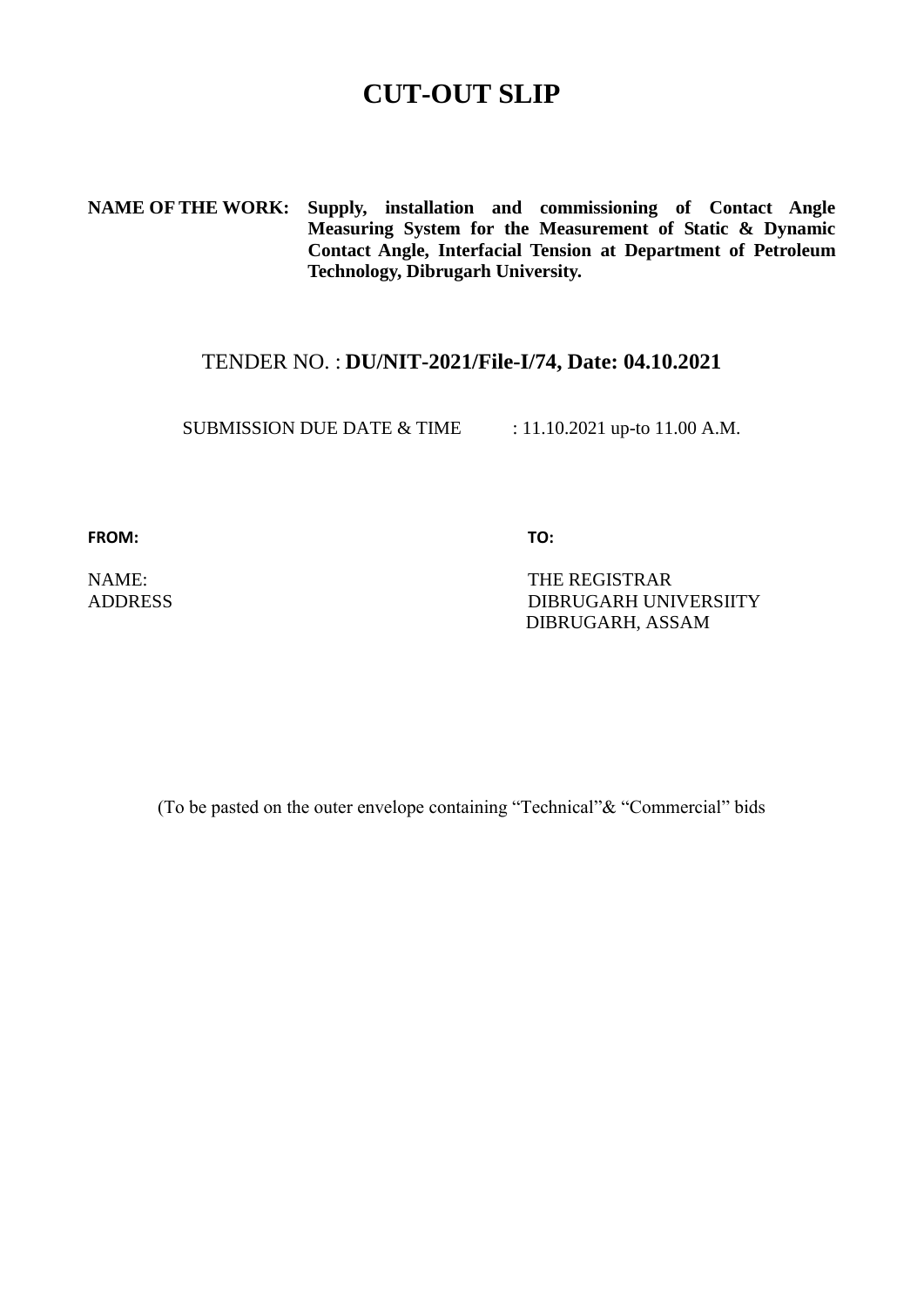

# **OFFICE OF THE REGISTRAR :: DIBRUGARH UNIVERSITY :: DIBRUGARH**

**No. DU/ NIT-2021/File-I/74 Date: 04.10.2021**

### **Re-Tender Notice**

Sealed Tenders are invited from reputed manufactures/authorized dealers/suppliers for Supply, installation and commissioning of Contact Angle Measuring System for the Measurement of Static & Dynamic Contact Angle, Interfacial Tension at Department of Petroleum Technology, Dibrugarh University. Detailed specification of the items, terms & conditions etc are given below. Last date of submission of Tender as per annexure with all relevant papers is *11.10.2021 up-to 11:00 A.M.* to be submitted at the Tender Box placed at Registrar's Office, Dibrugarh University, Dibrugarh, Assam.

| Availability of Bid papers     | From 04.10.2021              |
|--------------------------------|------------------------------|
| Last date for receipt of Bid   | 11.10.2021 upto $11:00$ A.M. |
| Time & Date of opening of Bid  | 11.10.2021 at 02:30 P.M.     |
| Place of opening of Bid        | Office of the Registrar, DU  |
| <b>Cost of Tender Document</b> | 1000/- Non refundable        |
| <b>EMD</b>                     | 2.5 % of the Tender value    |

The tender should be submitted in two separate sealed envelopes *i.e*. **Part - I** TECHNICAL BID and **Part – II** FINANCIAL BID. The technical bid shall be opened on above mentioned date and time and the financial bid of only those bidders who qualify in technical bid shall be opened on the same date or at a later date which shall be intimated to the tenderer whose technical bid are found to be valid. Dibrugarh University reserves all the rights to reject any or all the tenders without assigning any reason thereof.

# *NB: Firm(s)/Vendor(s) who have already participated in the DU/NIT-2021/File-I/71 dated 15.09.2021 shall not have to submit again and their quotation(s) will be evaluated as per the rules.*

Sd/- **Registrar** Dibrugarh University

### *Copy to:*

- 1. The Deputy Registrar (F&A) i/c, D.U. for information.
- 2. Dibrugarh University Website
- 3. Notice Board
- 4. Office File **Sd/-**

**Registrar** Dibrugarh University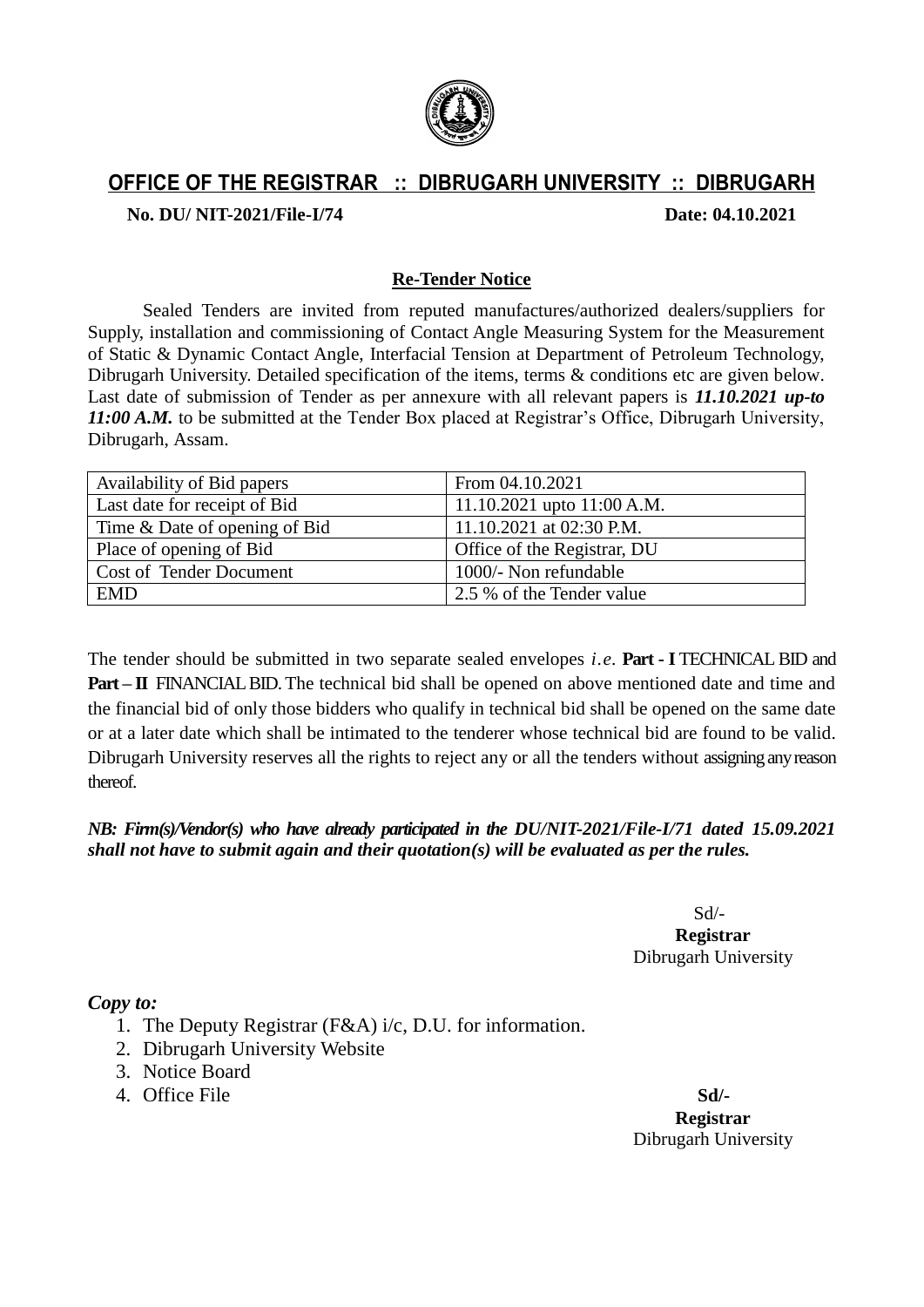## **PART A - TERMS AND CONDITIONS**

#### **GENERAL INFORMATION**

The tender bids duly complete in all respects, along with the necessary documents should be submitted to the Registrar, Dibrugarh University, Assam. The Technical Bids so received, shall be opened on *11.10.2021 at 02:30 P.M.* in the Office of the Registrar, Dibrugarh University in the presence of the representatives of the bidders. The Financial Bids of the Tenderers shall be opened on the same date or at a later date to be intimated to the Tenderers whose Technical Bids are found to be valid. Right to reject any or all Tenders, without assigning any reason thereof is reserved by Dibrugarh University.

#### **Terms and Conditions of Supply:**

1. All the manufacturers/ authorized dealers should also give a brief profile about their company and the facilities available with them of the quoted items. Their turnover and important firms/ Government Institutes/ P.S.U.s *etc*. to which they are supplying quoted items, should also be mentioned.

2. The last date and time for the submission of the bids is **11.10.2021 up-to 11:00 A.M.**

3. Suppliers shall submit the following documents along with their quotations:

- i) VAT/TIN/GST Registration No.
- ii) Technical specifications offered by the Supplier.
- iii) Technical compliance table
- iv) Technical literature regarding the offered products including pictures/sketch/diagrams etc.

4. The rates should be mentioned in the **FINANCIAL BID** attached with the Tender Document as **ANNEXURE-II**. Each page of the tender shall be signed in full and stamped with the seal by the supplier. The supplier must clearly state in what capacity he/she is signing the Tender.

5. The supplier shall submit the tender in 02 (two) envelopes. The first envelope (Technical Bid) shall contain all the following documents and be sealed.

- Filled in Format Technical Specifications/Literature
- Valid copy of Trade License,
- PAN Card,
- Registration certificate of GST,
- Dealership/Manufacturing/Small Scale Industry (SSI) Certificate (if any)
- The cost of tender of Rs. 1000/- (Rupees One thousand) only which is non-refundable, along with the Earnest Money of 2.5 % of the Tender value in the form of Demand Draft/Bankers Cheque in favour of the Registrar, Dibrugarh University, Assam payable at Dibrugarh University.

6. Supplier should read carefully all the instructions and terms and conditions, etc before registering rates in prescribed schedule of the tender. Taxes and duties etc. should be shown separately.

7. The Technical Documents shall be opened, at *02:30 P.M. on 11.10.2021* or on the next working day if the offices of the University remain closed due to any reason

8. Technical specifications of the instruments/equipments are given in **Annexure** to these papers (Part B).

9. The delivery and installation should be completed within 1 month or as specified from placing of the order. No extension shall be granted to the contractors/suppliers for the period of delivery, under any circumstances.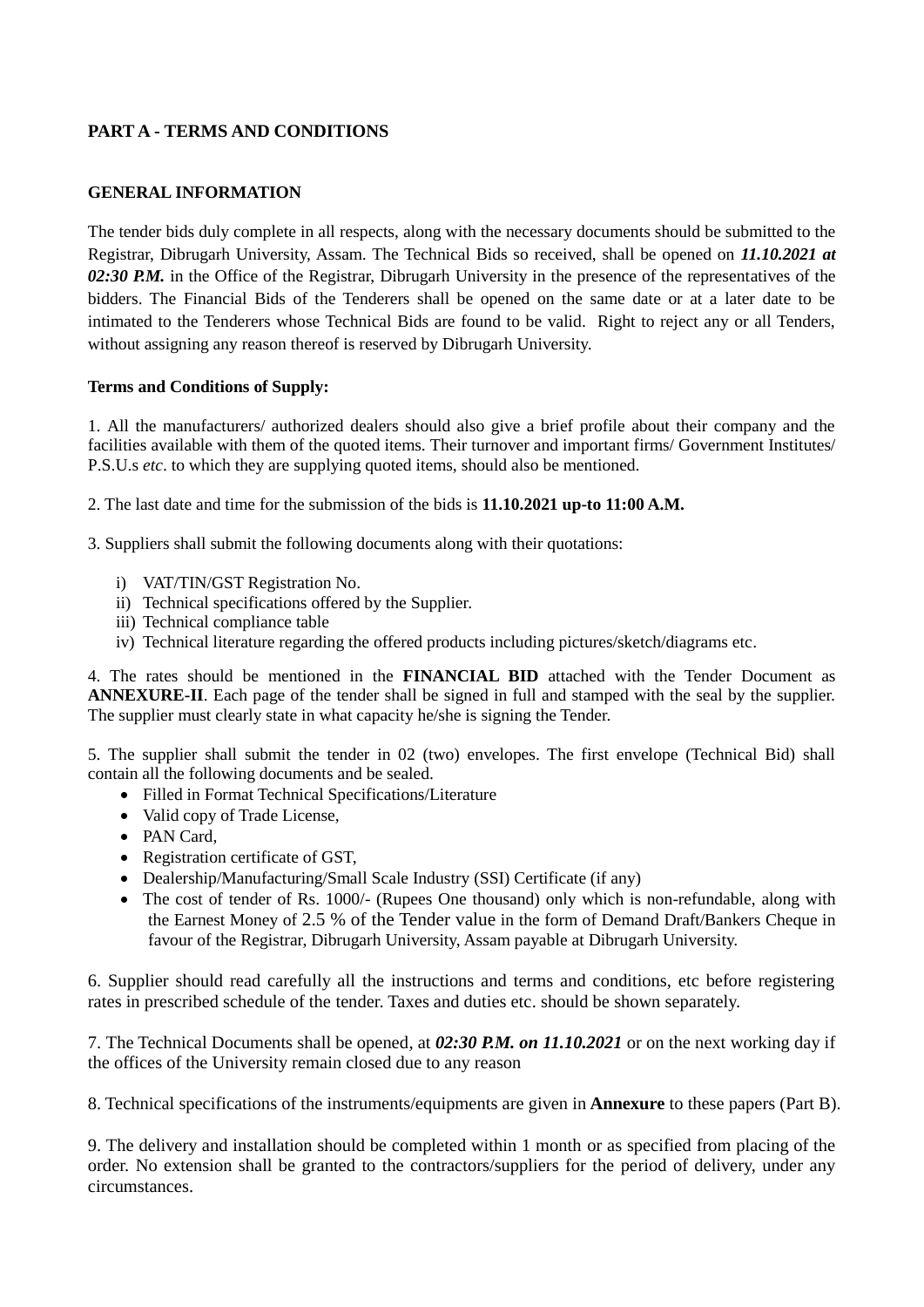10. If the supplier fails to deliver the article as per the delivery schedule, the University shall be free to procure the balance/undelivered supply, at the risk and cost of the supplier, from other such suppliers.

11. The goods, articles, materials supplied by the supplier shall be accepted after inspection by an officer authorized by the competent authority. No articles/materials which do not conform to the specifications laid down in the terms and conditions or damaged in transit shall be accepted.

12. The bills of the suppliers shall be paid by the University after all the materials/articles/equipments have been received and installed, inspected as above.

13. Vendor must submit Compliance statement in tabular form comparing each specification of the quoted item with that given in the Tender Document **Part - B**.

14. The warranty period shall be for minimum one year or may be more as offered.

15. The tendering firm must provide proof of documents for executing similar works earlier.

16. In the event of any breach of the terms and conditions of the supply, the University may terminate the contract placed with the supplier and forfeit the security deposit of the supplier.

17. Whether OEM or Authorized Distributor/ Dealer a letter or a valid certificate of authorization of manufacturer shall be enclosed.

18. Copy of product literature and catalogue, testing report, BEE rating, ISO etc.

19. The quantity as mentioned at Part-B (Specifications) may be increased or decreased at the time of placing Order as per requirement.

20. Tenderers are advised to study all technical and commercial aspects, instructions, forms, terms and specifications carefully in the tender document. Failure to furnish all information required in the Tender Document or submission of a bid not substantially responsive to the Tender document in every respect will be at the tenderer's risk and may result in the rejection of the bid.

21. This tender document is not transferable.

#### **Note:**

(a) Tenderers are advised to read carefully the Terms and Conditions of supply before recording the rates in this Schedule.

(b) No erasures or overwriting shall be allowed, unless they are authenticated under the full signature and the seal of the tenderer.

(c) The University reserves the right to:

- (i) Accept/reject any/all tenders without assigning any reason thereof.
- (ii) Revise the quantities at the time of placing the order without change in the rate quoted by the bidder.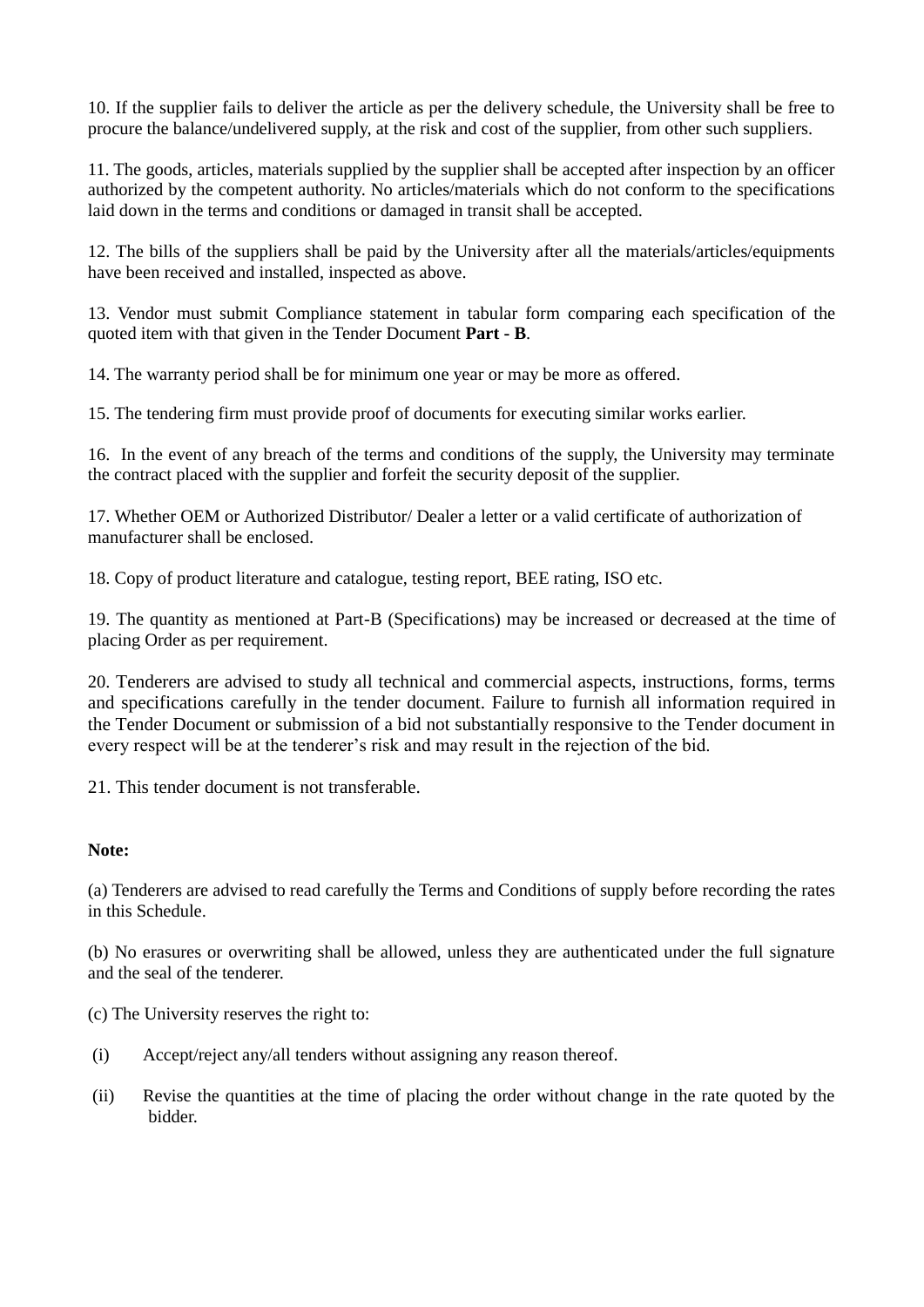- (iii) Add/modify/relax or waive any of the conditions stipulated in the tender document whenever deemed necessary
- (iv) Award the contract to one or more tenderers for the items covered by the tender.

| <b>ITEM No</b> | <b>DESCRIPTION OF GOODS WITH</b><br><b>DETAILS OF SPECIFICATIONS</b> | <b>Unit Price</b> | <b>Taxes</b> | Qty. | <b>Total Amount</b> |
|----------------|----------------------------------------------------------------------|-------------------|--------------|------|---------------------|
|                |                                                                      |                   |              |      |                     |
|                |                                                                      |                   |              |      |                     |
|                |                                                                      |                   |              |      |                     |

**Signature of the Tenderer Seal of the Firm**